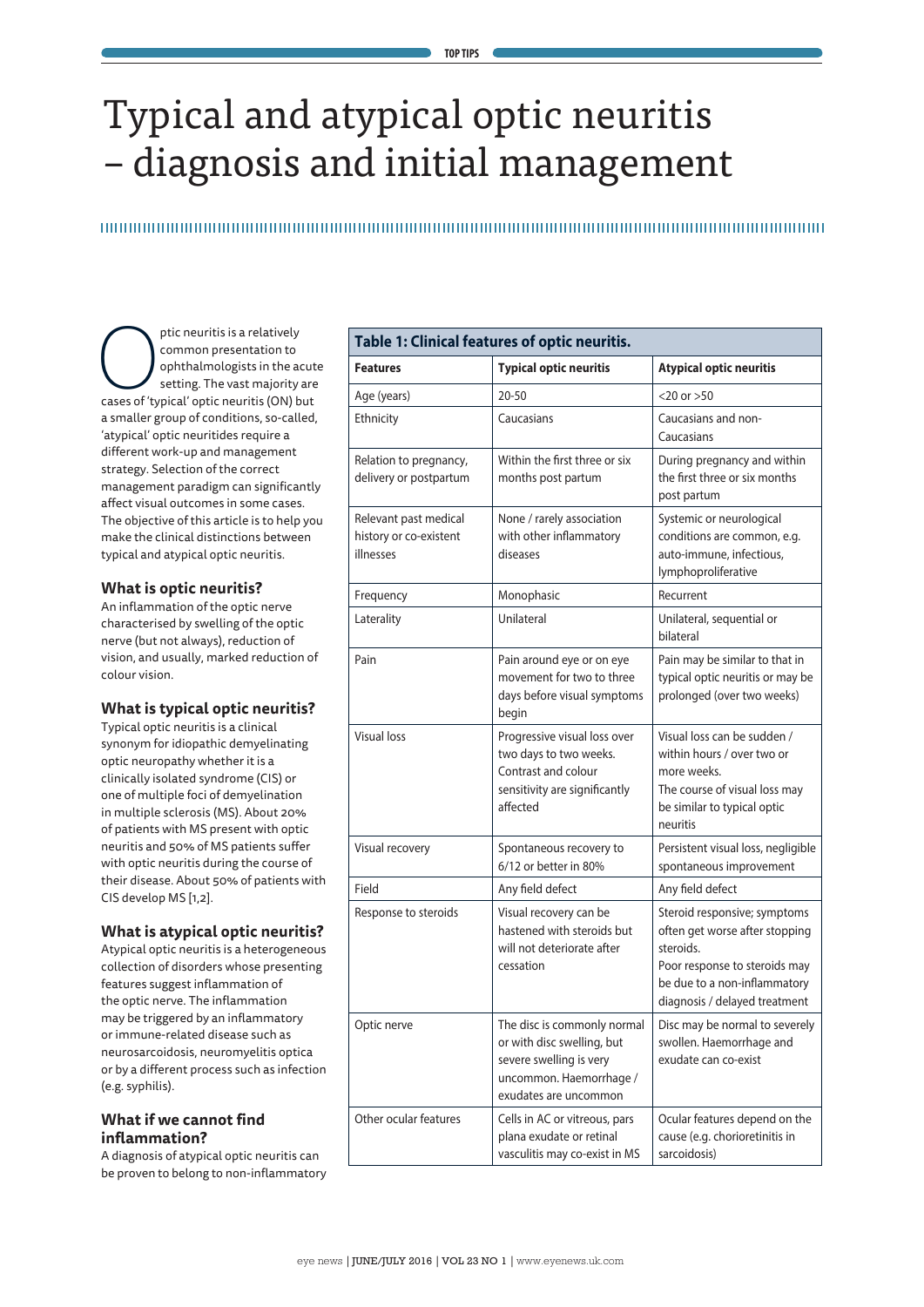| Table 2: Immediate investigations.     |                                                   |  |  |
|----------------------------------------|---------------------------------------------------|--|--|
| <b>Investigations in typical</b><br>OΝ | <b>Investigations in suspected</b><br>atypical ON |  |  |
| <b>HVF</b>                             | <b>HVF</b>                                        |  |  |
| MRI brain with gadolinium<br>contrast  | MRI brain with gadolinium<br>contrast             |  |  |
|                                        | MOG antibodies                                    |  |  |
|                                        | Aquaporin-4 antibodies                            |  |  |
|                                        | <b>VDRL</b>                                       |  |  |
|                                        | FBC, ESR                                          |  |  |
|                                        | Chest x-ray                                       |  |  |
|                                        | Other tests tailored to differential<br>diagnosis |  |  |

diagnosis such as lymphoproliferative disease, vasculopathy or toxicity. If no inflammation is found on the basis of history and investigations, it is appropriate to classify an optic nerve pathology simply as an optic neuropathy.

# **Making the diagnosis and immediate management of typical and atypical optic neuritides**

## **Clinical history**

Take a detailed past medical history. This includes demographics (age and ethnicity), professional activity, habits, current or recent events (pregnancy, delivery), recent vaccinations or infections; periods of remission, and co-morbidities; concurrent or recent treatments (e.g. bone marrow transplant, new biological agents such as monoclonals) (Table 1).

Ask questions about the course of optic nerve dysfunction or neurological symptoms and the course of the recovery – both current and in the past. Specific questions, which should always be asked, include presence of diplopia, paraesthesia, vertigo, slurring of speech, weakness of one or more limbs, a history of 'clumsiness' e.g. dropping things frequently, bladder or bowel incontinence or lack of awareness of a full bladder, Uhtoff's phenomenon (reduction of vision or deterioration of symptoms of demyelination elsewhere in the central nervous system (CNS)) when body temperature increases.

#### **Clinical assessment**

Visual acuity, colour vision measurement, pupil reflexes, field testing, cranial nerve

examination and an eye examination are standard examinations. Involve neurologists early for new presentations to ensure a complete neurological assessment.

Although OCT of the retinal nerve fibre layer is often used in assessing the optic nerve, there is currently no evidence to support its value in distinguishing typical from atypical optic neuritis.

#### **Diagnosis**

In cases of atypical optic neuritis, a definitive diagnosis may not be achieved immediately after initial investigations but these results may guide further investigations. However, in a small group of patients, a conclusive diagnosis may prove elusive, especially if the disease is isolated to the optic nerve.

Table 3 contains four main subgroups of causes of atypical ON and the conditions listed are just some of many that may cause atypical ON.

### **Acute treatment Typical optic neuritis**

Intravenous corticosteroids may result in

faster recovery to normal vision but have no effect on long-term visual prognosis [3]. They are of no benefit where vision is better than 6/12.

It is not always easy to be certain about whether a mild / moderate first isolated visual deficit is going to progress after assessment, especially if patient is seen very early in the course of inflammation.

Should the ophthalmologist or neurologist discuss MS risk? Yes, we feel that many people can become aware of an

association between MS and optic neuritis through internet searches. It is usually best to acknowledge the information that is public from the outset, and counsel people that the association is known and the longterm risk but also the higher probability that a CIS is an isolated event.

#### **Atypical optic neuritis**

Acute treatment of atypical ON is similar to typical ON, unless there is a clear reason not to treat with corticosteroid. Start with high dose corticosteroids either orally or intravenously, followed by a reducing dose oral steroid programme.

- For any type of optic neuritis where patients are given steroid treatment, patients should be given contact information should symptoms deteriorate / new symptoms appear, especially if sight worsens after the steroids have stopped.
- Monitor visual acuity, colour vision and visual fields at follow-up visits.

# **A patient-centred approach: counselling for optic neuritis**

Counselling patients with optic neuritis is very important. It can be terrifying to lose vision rapidly and some patients will already be very anxious if they incorrectly perceive that they now have multiple sclerosis. Where a diagnosis is unclear, the uncertainty about vision worsening or disease recurrence can cause worry and fear. Do spend some minutes listening to your patients' concerns.

For typical optic neuritis, it is very important to discuss the natural history of their condition including the high probability that vision will usually recover well and to discuss the risks and benefits of steroid treatment. (Faster recovery to normal if vision worse than 6/12 but no longterm difference in visual prognosis compared with those not treated with intravenous steroids). Patients should also be counselled that there is a risk of developing MS in the future. Although it is not possible to predict this, demyelinating lesions on MRI brain increases the risk of developing MS to 72% and absence of lesions, reduces this risk to 25% [4].

- Provide all patients with written information for future visits, investigations and contact details for prompt assessment if needed.
- Monitor visual acuity, and colour vision and field tests at follow-up visits.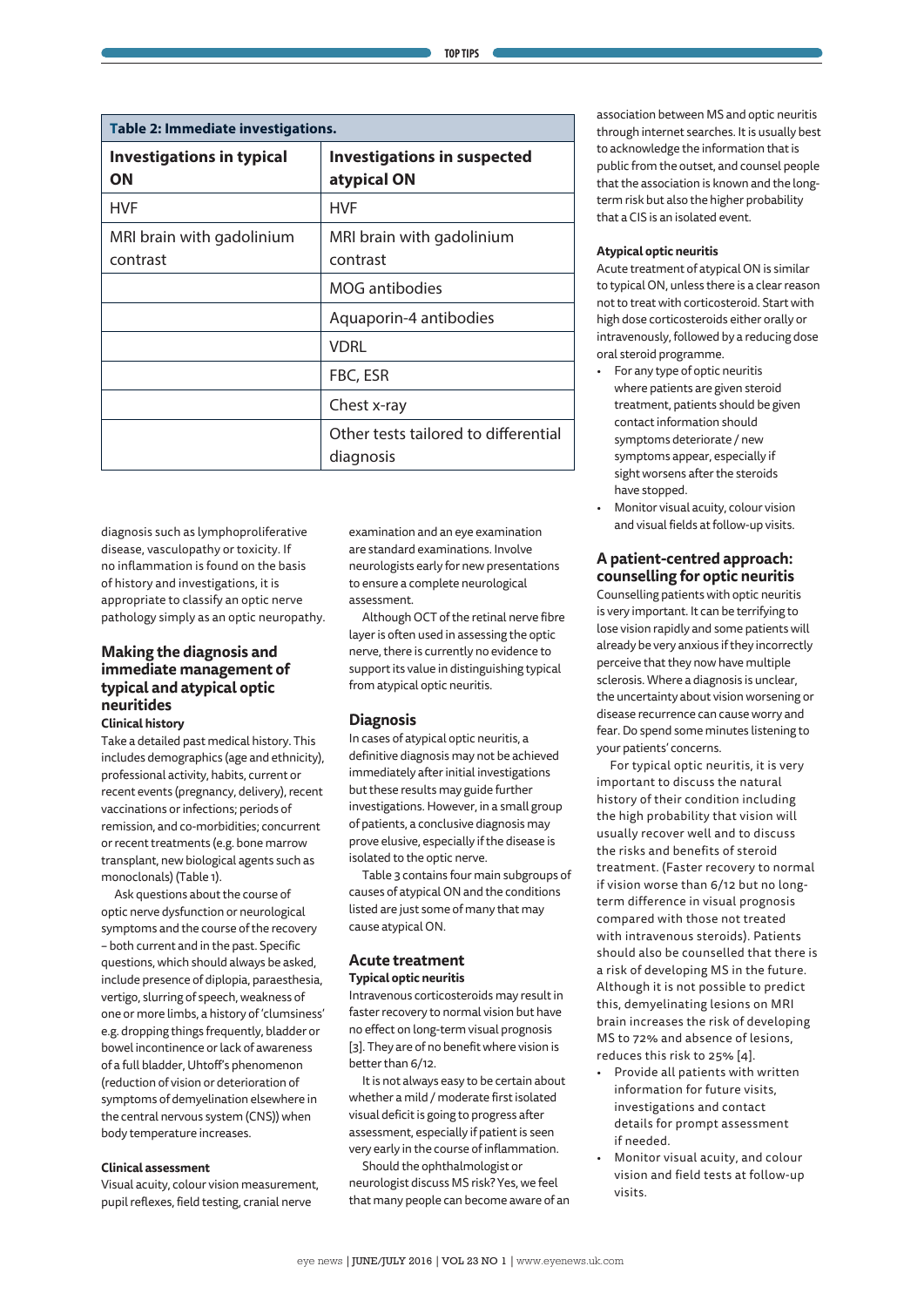| Table 3: Causes of atypical optic neuritis. |                                                                             |                                                   |                                                                                                    |  |  |
|---------------------------------------------|-----------------------------------------------------------------------------|---------------------------------------------------|----------------------------------------------------------------------------------------------------|--|--|
| <b>Infection</b>                            | <b>Antibody mediated</b><br>neurological illness                            | <b>Systemic immune</b><br>mediated                | Lympho-prolipherative<br>(directly or indirectly<br>related to the<br>haematological disease)      |  |  |
| Syphilis                                    | NMOSD - AQP4<br>antibody                                                    | Connective tissue<br>disease                      | Lymphoma                                                                                           |  |  |
| ТB                                          | MOG antibody-<br>mediated<br>demyelinating<br>disease                       | Systemic vasculitis                               | Leukaemia                                                                                          |  |  |
| Lyme Bartonella                             | NMDA-receptor<br>antibody-mediated<br>disease (rare<br>association with ON) | <b>Neurosarcoidosis</b>                           | Neurotoxic treatments<br>post-BM transplant<br>reconstitution syndrome<br>opportunistic infections |  |  |
| <b>HIV</b><br><b>Hepatitis</b>              |                                                                             | Inflammatory<br>diseases, e.g. Crohn's<br>disease |                                                                                                    |  |  |



Figure 1: Case 2 – right and left fundus.

## **Case vignettes that highlight relevant features of typical and atypical optic neuritis**

#### **Case 1**

A 36-year-old female presents with two week history of declining vision in the right eye, preceded by discomfort around the eye on movement for about three days. Vision is reduced to 6/36 on the right, there is a marked relative afferent pupillary defect (RAPD) and the disc is moderately swollen without any other ocular abnormalities. Colour vision is reduced to two Ishihara plates and visual field testing reveals a central and superior scotoma. She elected not to have steroid treatment and within four weeks, vision had returned to 6/9 with a persistent colour deficit to 12 Ishihara plates.

There was no previous relevant history. There were no symptoms on systems review and no other neurological history.

Diagnosis: This is typical optic neuritis. The key features are pain on eye movement, visual loss over a week and spontaneous visual recovery without steroids



#### **Case 2**

A 30-year-old Caucasian presented with the first episode of unilateral, painless visual loss in one eye upon waking. Crohn's disease was diagnosed 18 months ago on colonoscopy after a single episode of colitis. She was on no medication. She presented with gross swelling of the optic nerve head on the right and swelling of the left optic nerve head. Vision was 6/36 on the right and 6/9 on the left. There was a dense right RAPD, reduction in colour vision, a large, dense unilateral, nasal scotoma, and bilateral mild vitritis. MRI showed no white matter lesions. She was treated with high dose oral steroids with a residual dense nasal field defect and central visual acuity of 6/9. This is an atypical optic neuritis which may be associated with Crohn's disease. Here the atypical features are the absence of pain, gross optic nerve head swelling and bilateral disease. The presence of intermediate uveitis is consistent with Crohn's disease. The MRI findings support the likelihood that this pathological process was limited to optic nerve.





Figure 2: Case 3 – right (top) and left (bottom) optic nerves.

#### **Case 3**

A 69-year-old Caucasian lady presented with painful, sequential, bilateral visual loss over six weeks. Vision was 6/60 on the right and CF left eye. Initially, the optic nerves were not swollen. There was a history of AChR antibody-positive myasthenia gravis. MRI showed high signal in both optic nerves and AQP4 ab was positive in the serum. She improved partially after high dose intravenous steroid for five days and is currently on long-term immunosuppression. This is an atypical optic neuritis where the key diagnostic features are bilateral, severe loss of vision over several weeks. The diagnosis of neuromyelitis optica is difficult to diagnose if it presents solely in the optic nerves and especially in the elderly. A past history of autoimmunity (myasthenia gravis) was critical in directing the investigation.

#### **Case 4**

A 21-year-old Asian man presented with bilateral, painful visual reduction over two weeks to 6/24 (right eye) and 6/60 (left eye) associated with reduced colour vision. Both optic nerve heads were swollen and associated with peripapillary haemorrhages and 'macular star' configuration of exudates indicating significant optic nerve oedema. Visual acuity returned